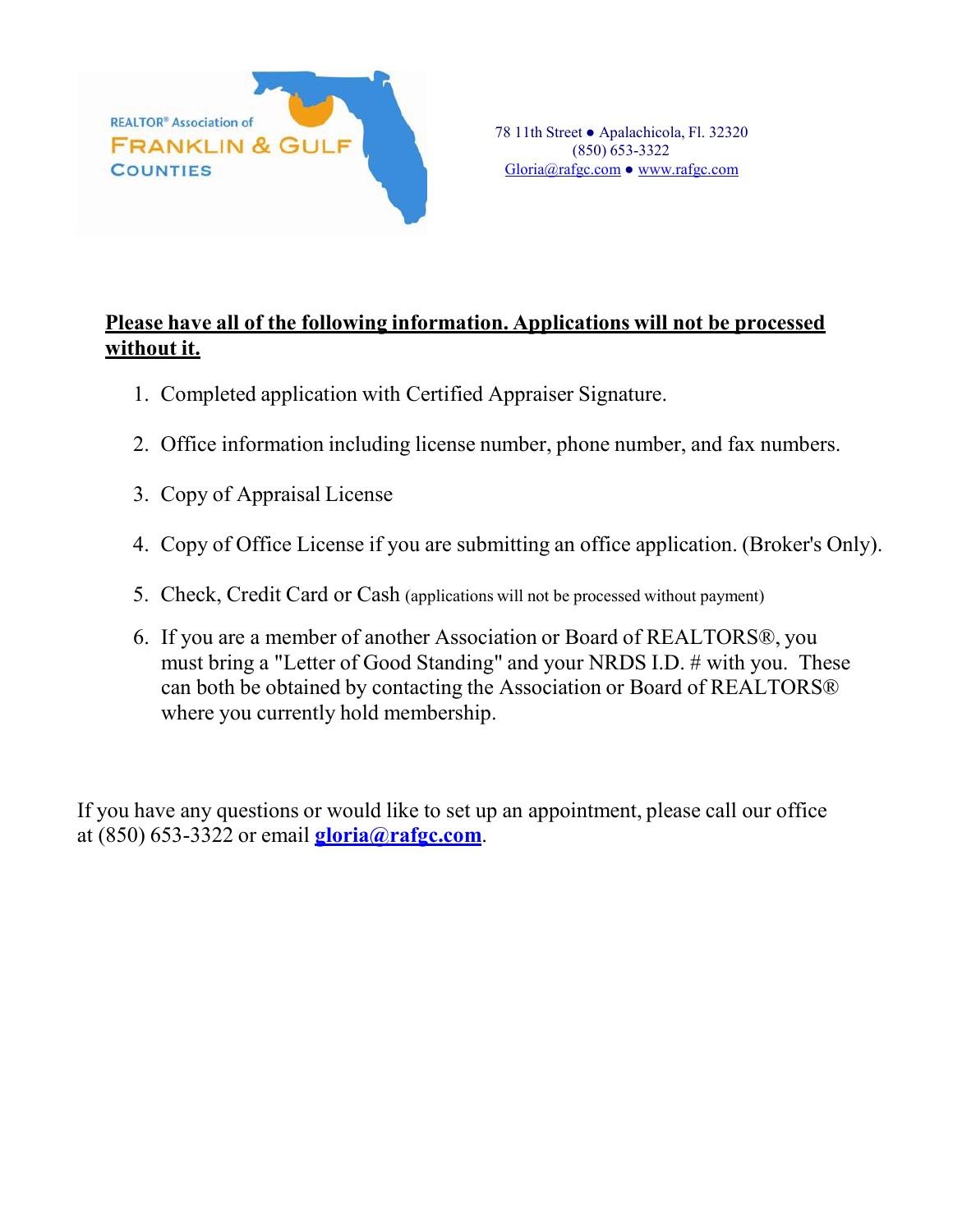## **REALTORS® Association of Franklin & Gulf Counties**

**Appraiser Business Partner MLS Fees**

- **\* Annual Business Partner fees are \$150 and pro-rated monthly according to the date on the application.**
- **\* MLS Fees**  \$**117 (quarterly)**
- **\* Annual MLS fees of \$468 are paid quarterly and pro-rated monthly according to the date on the application.**

Schedule for Quarterly payment of MLS Fees

| <b>Invoiced</b> | Due       | Late Fee of \$50 Assessed |
|-----------------|-----------|---------------------------|
| December 1      | January 1 | January 16                |
| March 1         | April 1   | April 16                  |
| June 1          | July 1    | July $16$                 |
| September 1     | October 1 | October 16                |